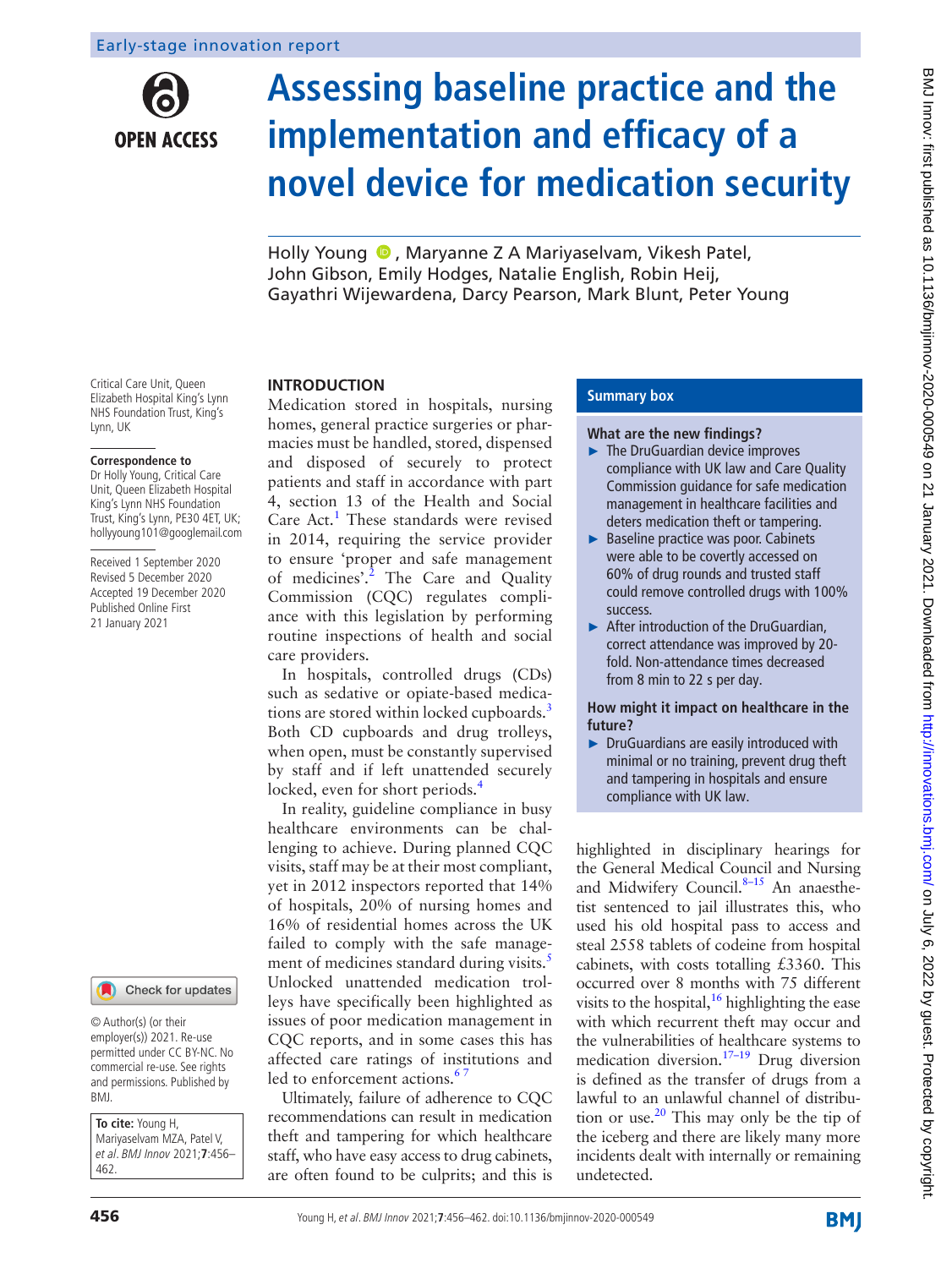

**Figure 1** The DruGuardian device, demonstrating the camera, motion detector and light detector.

<span id="page-1-0"></span>Although accurately determining drug theft frequency is challenging, a recent CQC report draws attention to the potential scope; during 2018/2019 there were 2899 unaccounted losses of CDs reported through the National Health Service (NHS) England national occurrence reporting tool. This averages eight detected losses daily across England, $^{21}$  which is likely an underestimation as the reporting tool was new to several areas. Nearly half these reports involved CDs being lost, stolen or missing.<sup>22</sup> Strengthening medication security systems is a necessary component in eliminating this problem, with a particular focus on incorporating systems-based solutions to deter, iden-tify and intervene when drug diversion occurs.<sup>[23 24](#page-5-12)</sup>

Drug diversion causes reputational damage to institutions, undermines public trust in the profession and results in adverse patient outcomes. $25$  Costs incurred range from medication prices to disciplinary procedures or addiction treatment costs, or at worst criminal investigations involving the police. An example is an estimated  $£500000$  spent during the Stepping Hill Hospital drug tampering investigation.<sup>[26](#page-5-14)</sup>

In recognition of these problems, the DruGuardian (Venner Medical International, St Helier, Jersey) has been developed. This is a self-contained, batterypowered device that can be retrofitted into any location and incorporates a light sensor, motion detector, crescendo buzzer and camera [\(figure](#page-1-0) 1). When placed

## Early-stage innovation report

inside a CD cupboard or drug trolley, the device detects light when the cabinet is open. Providing the drug cabinet is correctly attended, the motion detector is activated, and the device remains silent. However, when the cabinet is left opened and unattended for more than 40 s (interval set by the institution), a quiet alarm begins. Initially the alarm sounds softly, reminding staff to reattend, however if the cabinet continues to be unattended, the noise increases in volume until reattendance (triggering the motion detector) or closure (deactivating the light detector). This silences the alarm and resets the device, starting the cycle again. When the drug cabinet is correctly attended, the device remains silent and is unobtrusive for, or even completely unnoticed by the user.

While the drug cabinet is open, the device collects data including length of time the cabinet has been open for, number of times the alarm has been activated and length of alarm activation for each incident. The camera also captures time and date stamped photographs of anyone attending the cabinet, as a deterrent and to assist in investigations. The device is programmed to collect, record and create automated reports summarising data on an encrypted data card, which can be processed to audit behaviour and identify sources of criminal or poor practice. Preliminary research at our institution has demonstrated that the DruGuardian can modify staff behaviour through operant conditioning, a method of learning where desirable behaviours are reinforced through consequences.<sup>27</sup> The device reduced the number of times a drug trolley was left open and unattended from an average of 14 times a day in the absence of the alarm to 0.2 episodes per day when the alarm function was activated, without the need for explicit staff training.<sup>28</sup> The present study aimed to expand on this preliminary research and further assess the effectiveness of the DruGuardian device in improving medication security and modifying staff behaviour more widely. Specifically, the implementation objectives were to achieve the installation of prototype devices across six hospital trusts in the surrounding region measuring baseline and post-intervention practice.

#### **METHODS**

Following the Integrated Research Approval System pathway it was determined by the host research and development committee that this study was a service evaluation involving staff undertaking their normal daily duties with all data collected anonymised and no patient involvement, and so did not require regional ethical approval. However, the six acute hospital trust implementation sites in the East of England each had individual formal institutional research and development approval sought and achieved. With input from the head of security, nursing director, chief executive and accountable officer, two proofs of concept studies were initially performed at one site. An implementation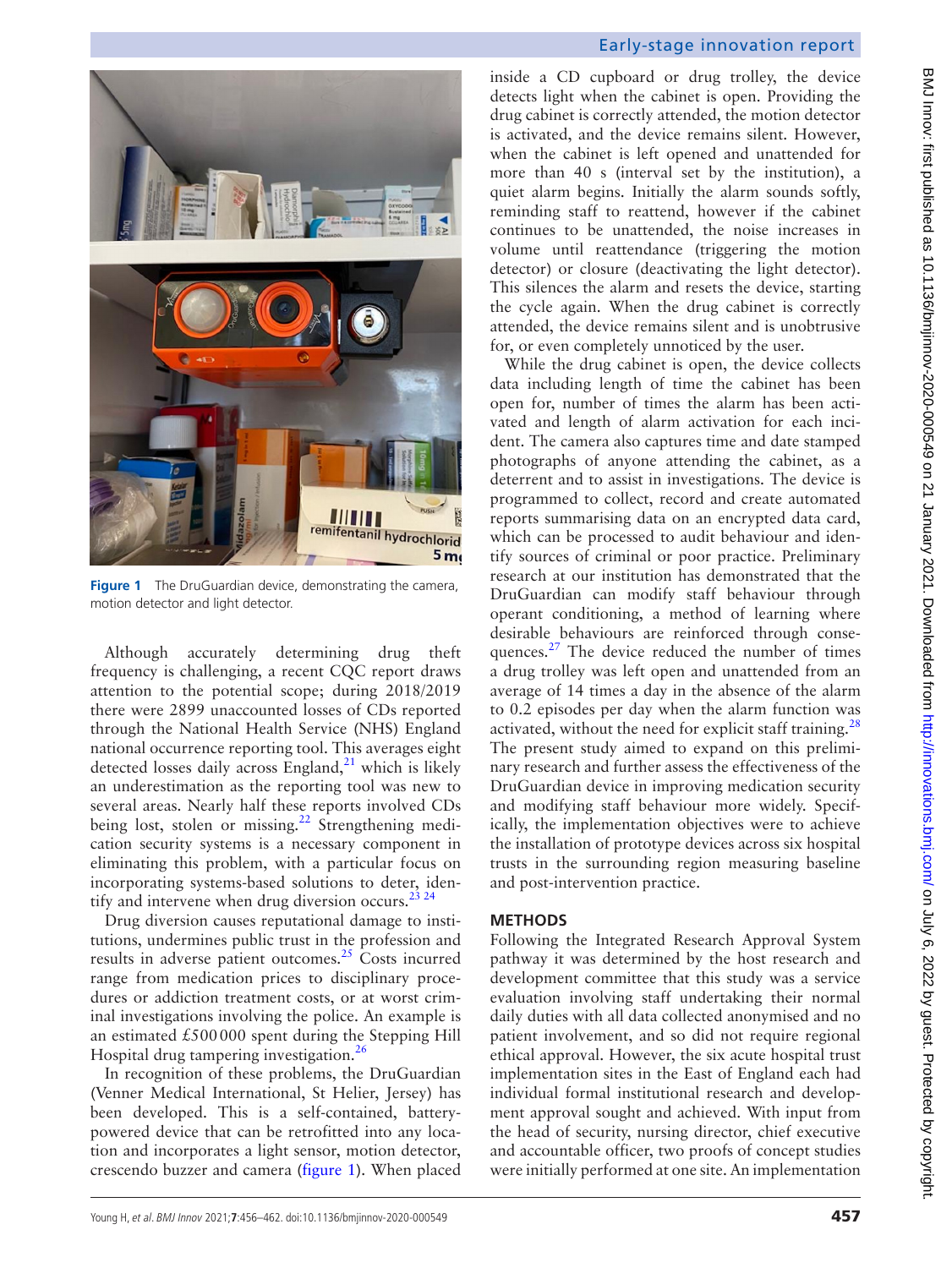## Early-stage innovation report

study was then conducted across the region. Prototype DruGuardians were used in all studies. For the purposes of the implementation study and to achieve protocol consensus across all sites, the photographic component of the device was disabled.

#### **Stealth study: determining ease of access to ward drug trolleys for a non-ward member**

During routine drug rounds on different general hospital wards, two critical care nurses unknown to the ward team attempted to substitute one medication for an identical version in a drug trolley on 20 occasions, without being detected. The nurses were chosen since they were members of the research team, and they were instructed to attempt to substitute a medication over a 10-minute time period, and record whether they 'passed' defined by successfully managing to substitute the medication without being identified, 'failed' meaning they were caught during their attempt or if there was 'no opportunity' during the 10-minute window, and thus did not attempt to substitute the medication and were also not identified in the process. They were instructed to record the time the attempt was made, the outcome and the ward on which the attempt was made. The percentage of time the nurses were successful in doing so while avoiding detection was recorded as the main outcome.

#### **Theft study: determining ease of access to morphine from CD cupboards in operating theatres**

DruGuardians were placed in all operating theatre CD cupboards with the camera activated. Although senior staff were aware of the study, those in control of the drug cupboard were not. A trusted senior staff member attempted to access and remove morphine on four occasions during the normal working day over a 2-week period without being detected by the operating department practitioners (ODPs). The trusted staff member was part of the research team, and he was instructed to attempt to remove a morphine ampoule without being detected on four occasions from CD cupboards in operating theatres. The percentage of time the trusted staff member was able to do this while avoiding detection was recorded. It was also recorded whether the device could accurately identify who had taken the morphine by retrospectively using the camera function.

#### **Implementation study**

Presentations were given to the security leads of all trusts at a Regional Security Management Systems Meeting. The DruGuardian was further discussed at each site locally to security, executive, pharmacy and ward staff. The six trusts were each given five devices and asked to place each of these inside a CD cupboard or drug trolley of their choice and record the location. A poster was placed inside cabinet doors informing staff that the DruGuardian was a new security device

being trialled in their hospital and that the camera function was disabled.

Baseline study period: devices were installed in each trust over 4 months and had the alarm function switched off to record normal activity. The outcome was the total time the drug cabinet was left open (as detected by the light sensor) and unattended (as detected by the motion sensor) for greater than 50s.

Alarm study period: after this baseline study period, the alarm on the device was turned on internally at a site visit and set to activate after 40s of the drug cabinet being left open and unattended. DruGuardians were placed inside the same cabinets for both the baseline and alarm study periods to improve behavioural comparisons. The outcome was the total time the drug cabinet was left open and unattended for greater than 50s (the alarm begins at 40s, thereby allowing an additional 10s to reattend). Identical data were recorded as for the baseline study, over a 2-month period.

Data were collected by devices and converted into a convenient report by a DruGuardian analysis programme. Percentage improvement in behaviour was calculated using the total time drug cabinets were left open and unattended for greater than 50s per day in the baseline and alarm periods.

We invited all hospitals in the East of England critical care network to participate and six responded. Hospitals volunteered to participate in response to our invitation, thus we were unable to systematically produce a random sample, as we relied on the agreement of the individual sites. Our sample size of six trusts ranging from 300 to 750 beds in size however provided a varied spread of NHS activity and staff behaviour. Informal qualitative feedback was sought during the study period.

## **RESULTS**

## **Stealth study**

Nurses unknown to the ward team were successful in substituting like-for-like medications in drug trolleys during routine ward drug rounds 60% (12/20 occasions) of the time without being detected. In the remaining 40% of cases, the nurses were unable to substitute medications, however their tampering attempt was not identified, nor were they challenged.

#### **Theft study**

The trusted senior staff member was able to successfully remove morphine from the CD cupboard 100% (4/4 occasions) of the time, without being detected by the ODPs. During CD stock reconciliation at the end of the session, the discrepancies were discovered but it was not possible to identify the person responsible. However, on each occasion the DruGuardian photograph showed the perpetrator and the date and time of access was recorded.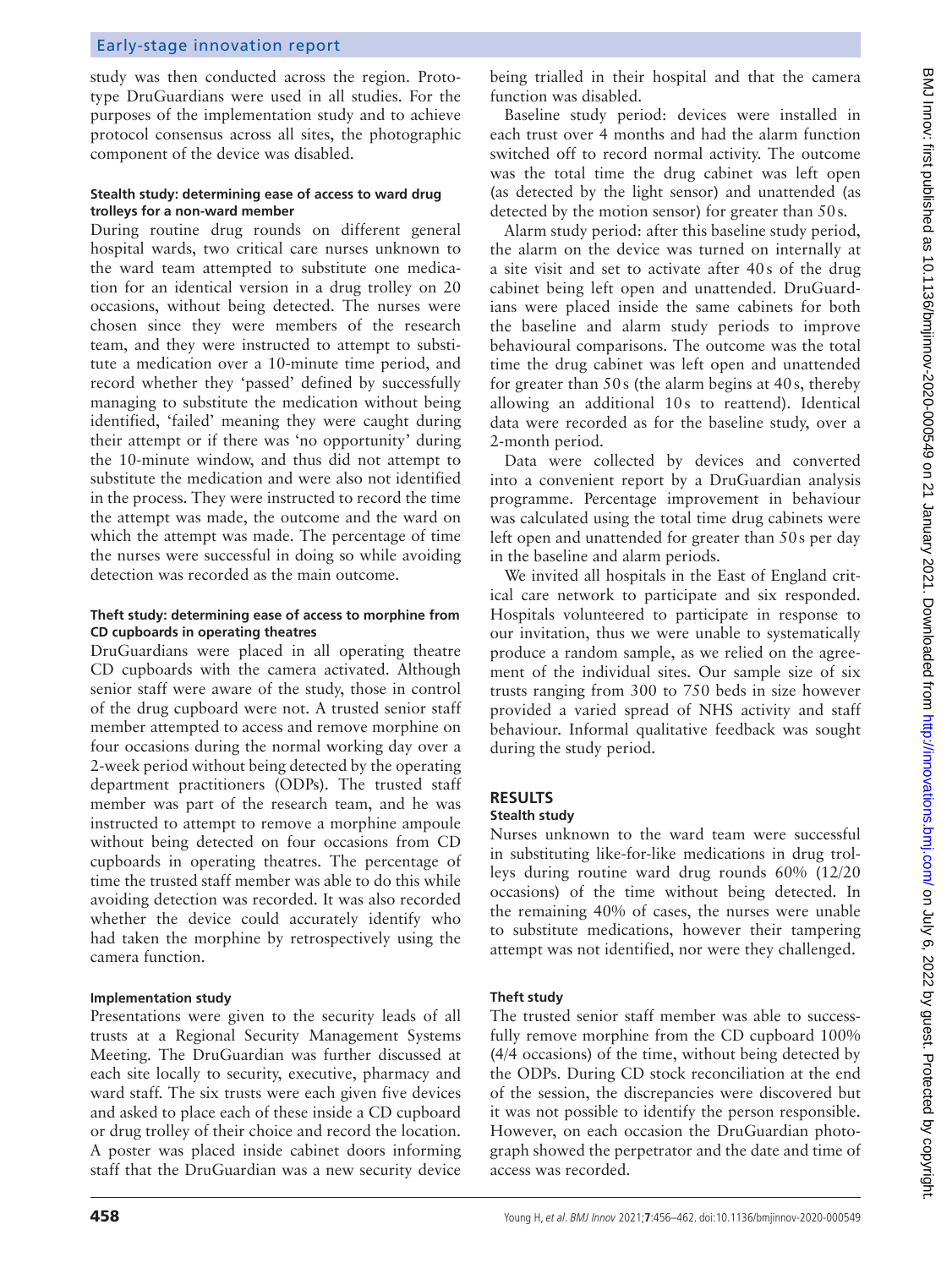<span id="page-3-0"></span>**Table 1** Average time per day that drug cabinets were left open and unattended for greater than 50 s and the percentage improvement

|              | Average time the drug cabinet<br>was left open and unattended<br>per day (min) |                 |               |
|--------------|--------------------------------------------------------------------------------|-----------------|---------------|
| <b>Trust</b> | <b>Baseline</b>                                                                | <b>Alarm on</b> | % improvement |
| A            | 1.81                                                                           | 0.03            | 98            |
| B            | 15.63                                                                          | 1.78            | 89            |
|              | 39.88                                                                          | 1.87            | 95            |
| D            | 3.03                                                                           | 0.19            | 94            |
| E            | 15.96                                                                          | 0.53            | 97            |
|              | 6.89                                                                           | 0.37            | 95            |

#### **Implementation study**

Six hospital trusts were recruited and 30 DruGuardians were used in the study periods. However, some data collected were erroneous and were discarded. Therefore, over the 4-month baseline period, 24 devices were successfully installed in 17 CD cupboards and 7 drug trolleys. In the alarm period there were data from 18 devices in CD cupboards and 9 in drug trolleys. DruGuardians were located in general ward drug trolleys and CD cupboards on general wards, emergency departments, operating theatres, maternity and ambulance services. The exact implementation period of devices varied between trusts during the baseline study due to the time taken for administration and installation. During the baseline period, a total of 1049 days of data were collected and in the alarm period, 1247 days of data were collected.

Across the six hospital trusts, the total time drug cabinets were left open and unattended for greater than 50s during the baseline study period was 503048s (8384min), which is 479s (8min) per day of device usage. During the alarm period, the total time drug cabinets were left open and unattended for greater than 50s was 27590s (459min), which is 22s (0.36min) per day of device usage. This was a 95% improvement. Individual trust data demonstrated similar results and percentage improvements to the combined regional results [\(table](#page-3-0) 1). This was also seen when the data for CD cupboards and drug trolleys were analysed separately ([table](#page-3-1) 2).

<span id="page-3-1"></span>

| <b>Table 2</b> Average time per day that drug cabinets were left<br>open and unattended for greater than 50s and the percentage<br>improvement, sorted by drug cabinet type |                                                                                |                 |               |  |  |
|-----------------------------------------------------------------------------------------------------------------------------------------------------------------------------|--------------------------------------------------------------------------------|-----------------|---------------|--|--|
|                                                                                                                                                                             | Average time the drug<br>cabinet was left open and<br>unattended per day (min) |                 |               |  |  |
| <b>Drug cabinet</b>                                                                                                                                                         | <b>Baseline</b>                                                                | <b>Alarm on</b> | % improvement |  |  |
| CD cupboard                                                                                                                                                                 | 7.06                                                                           | 0.17            | 98            |  |  |
| Drug trolley                                                                                                                                                                | 18.67                                                                          | 1.90            | 90            |  |  |
| CD controlled drug                                                                                                                                                          |                                                                                |                 |               |  |  |

CD, controlled drug.

Qualitative feedback included that one department reported that the device was no longer working, despite alarming after 40s when tested. Another unintended result was a study hospital requesting photographs from the device to investigate a drug discrepancy. Informal feedback included that 'staff are much more aware to not leave the drug trolley open and unattended' and 'I had forgotten all about the DruGuardian being in the trolley until it sounded, so it definitely works'.

#### **DISCUSSION**

The stealth study demonstrates the ease with which nurses unknown to the ward team can gain unfettered access to a supervised trolley during drug rounds. The theft study similarly demonstrates that senior staff can remove CDs undetected in operating theatre settings. Drug diversion can result in patients receiving diluted, different or no medication.<sup>29 30</sup> Reports also detail outbreaks of healthcare-associated infections including hepatitis C and bacterial pathogens as a direct result of drug diversion and subsequent drug contamination which may be particularly problematic with multidose vials[.31–33](#page-6-1) These outbreaks highlight vulnerabilities in the prevention, detection and response to drug diversion, and the Centers for Disease Control and Prevention states that there should be active monitoring systems in place to prevent and detect diversion. $^{29}$  The DruGuardian may have a role in this respect.

A potential limitation of the theft study was using a senior member of staff to remove a morphine ampoule, as operating theatre staff may supervise them less closely. It is perhaps the need for the trust that one must have in staff that creates a vulnerability in the system and provides opportunity for individuals. This fundamentally highlights why photography is vital. In the event of a CD discrepancy, a single photographed attendance at the cabinet of the senior staff member may raise questions, however drug theft tends to be recurrent and in the present study at all four cabinets with a drug discrepancy the same staff member was identified at each cabinet at a time which would implicate him.

When the DruGuardian was implemented across six hospital trusts, a 95% improvement was seen. This reduction was also seen when results were analysed by trust and drug cabinet type (drug trolleys or CD cupboards), demonstrating that the device had similar improvement effects across a range of hospitals, wards and drug cabinets. The device demonstrated a strong effect on staff behaviour and by reducing the time that drug cabinets are left open and unattended, it may improve medication safety and act as a deterrent to theft and tampering.

During a hospital visit by the study team, an incidental finding was that one department reported that the device was no longer working. The drug cabinet containing the device in question was thus tested by leaving it open and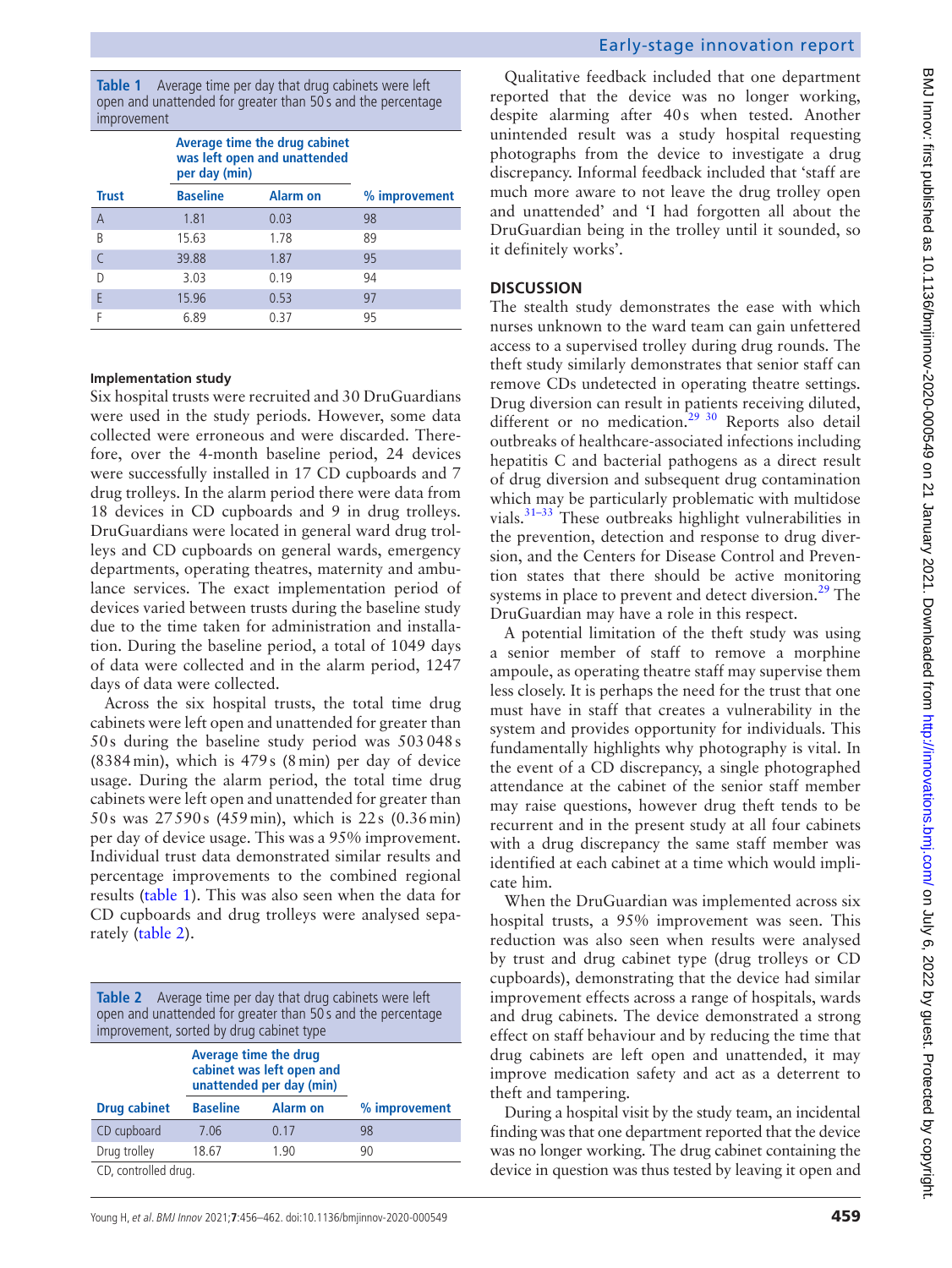## Early-stage innovation report

unattended, and after 40 s, the device started alarming and working normally. The nurses had subconsciously changed their behaviour and hence had not heard any alarms and thought the device was malfunctioning. This demonstrates the DruGuardian's role as a non-disruptive and non-obtrusive behaviour modifier, with the alarm alerting staff to an error and modifying subsequent behaviour by operant conditioning, rather than further education or training efforts.

Training has been demonstrated to be less effective in modifying behaviour than the alarm system in another study using the DruGuardian. This demonstrated that with education and training interventions alone, episodes of drug cabinets being left open and unattended dropped from 14 at baseline to 13 per day, compared with an average of 0.2 episodes per day when the alarm function was activated. $^{28}$  $^{28}$  $^{28}$  Targeting education and training have been ranked lowest in terms of the hierarchy of intervention effectiveness when trying to prevent errors in healthcare whereas engineered solutions are the highest.<sup>34</sup> Additionally, nurses can often be distracted by patients, other healthcare staff or the telephone and this may not always allow them to fully comply with guidelines. One study highlighted that nurses were interrupted on average 26 times during a drug administration round. $35$  In the context of busy clinical environments, further education and training may be of limited benefit in improving compliance, and also may be forgotten over time and with staff turnover.

One of the study hospitals contacted the study team urgently requesting time and date stamped photographs collected by a device to investigate a drug discrepancy. They were reminded that for the purposes of the study, the camera was switched off during the implementation period. This unintended effect highlights the necessity of the camera function to act as a deterrent to drug theft. Although manual counting systems identify discrepancies in the inventory of medications, this has been criticised for both the time-consuming nature and the inability to identify perpetrators. $36$  Suspected drug thefts can be investigated with time and resource efficiency if an accurate indication of all individuals attending cabinets exists. Indeed, one study has demonstrated that a camera attached to a drug cupboard can accurately capture date and time stamped images.<sup>37</sup>

Informal feedback from staff during the implementation study has facilitated further refinement of the DruGuardian with comments such as 'staff are much more aware not to leave the drug trolley open and unattended' and 'I had forgotten all about the DruGuardian being in the trolley until it sounded, so it definitely works', highlighting both the convenience and efficacy of the device. Staff also reported that the alarm pitch and volume was suitable and did not affect patients when they were sleeping. Some staff commented that the motion detector should be more sensitive, so that they had greater freedom to move around without the device thinking that the drug cabinet was unattended.

In light of this, the device has been modified to now include a secure docking system, very wide-angle camera lens, more sensitive motion detector, and larger data storage and battery capacity. Nevertheless, when new practice is introduced in any environment, there are often barriers preventing its uptake, such as lack of senior support, resistance from staff or the cost of new technology.<sup>38</sup> Indeed, informal feedback during the study revealed that many nurses initially felt that they were being watched by the camera inside the drug cabinet. However, once nurses had the purpose of the camera explained to them and its role in protecting them from false accusations of theft (as the camera is able to photograph a true perpetrator), most changed their opinion of the DruGuardian and subsequently wanted the device in their cupboards.

## **CONCLUSIONS**

The Health and Social Care Act requires healthcare providers to manage and store medications safely and securely. Compliance to this is monitored by the CQC and a key requirement is that drug cabinets in healthcare settings are never left open and unattended, something which has proven difficult to achieve nationally. The DruGuardian is a device which alerts staff when a drug cabinet has been opened and left unattended. It creates a data record of activity, compliance and a photographic audit trail of who has accessed the cabinet. The stealth, theft and implementation studies demonstrate that the DruGuardian can support staff and institutions in their safe management of medicines and help to prevent theft or tampering of medications by dramatically reducing the time that drug cabinets are left open and unattended.

**Contributors** HY, MZAM and VP drafted the work, and this was then revised critically by all authors. All authors had final approval of the version to be published and are jointly accountable for all aspects of the work. The conception and design of the work was led by PY, JG, MB, RH and MZAM. The stealth study was conducted by EH and NE, and the theft study by DP. The implementation study was conducted by MZAM, GW and NE.

**Funding** We report grants from Eastern Academic Health Science Network.

**Competing interests** PY is the inventor named on patents and does consultancy work for Venner Medical. There is an expectation that any royalties generated will be shared among the other authors and his institution. There is a commitment in writing that the Queen Elizabeth Hospital Kings Lynn will receive a proportion of the royalties, alongside approximately 10 other contributors, should they emerge. The proportions depend on ongoing engagement. HY is the daughter of PY. MZAM and PY are married. MB and JG report non-financial support from Venner Medical, outside the submitted work.

**Patient consent for publication** Not required.

**Provenance and peer review** Not commissioned; externally peer reviewed.

**Open access** This is an open access article distributed in accordance with the Creative Commons Attribution Non Commercial (CC BY-NC 4.0) license, which permits others to distribute, remix, adapt, build upon this work non-commercially, and license their derivative works on different terms, provided the original work is properly cited, appropriate credit is given, any changes made indicated,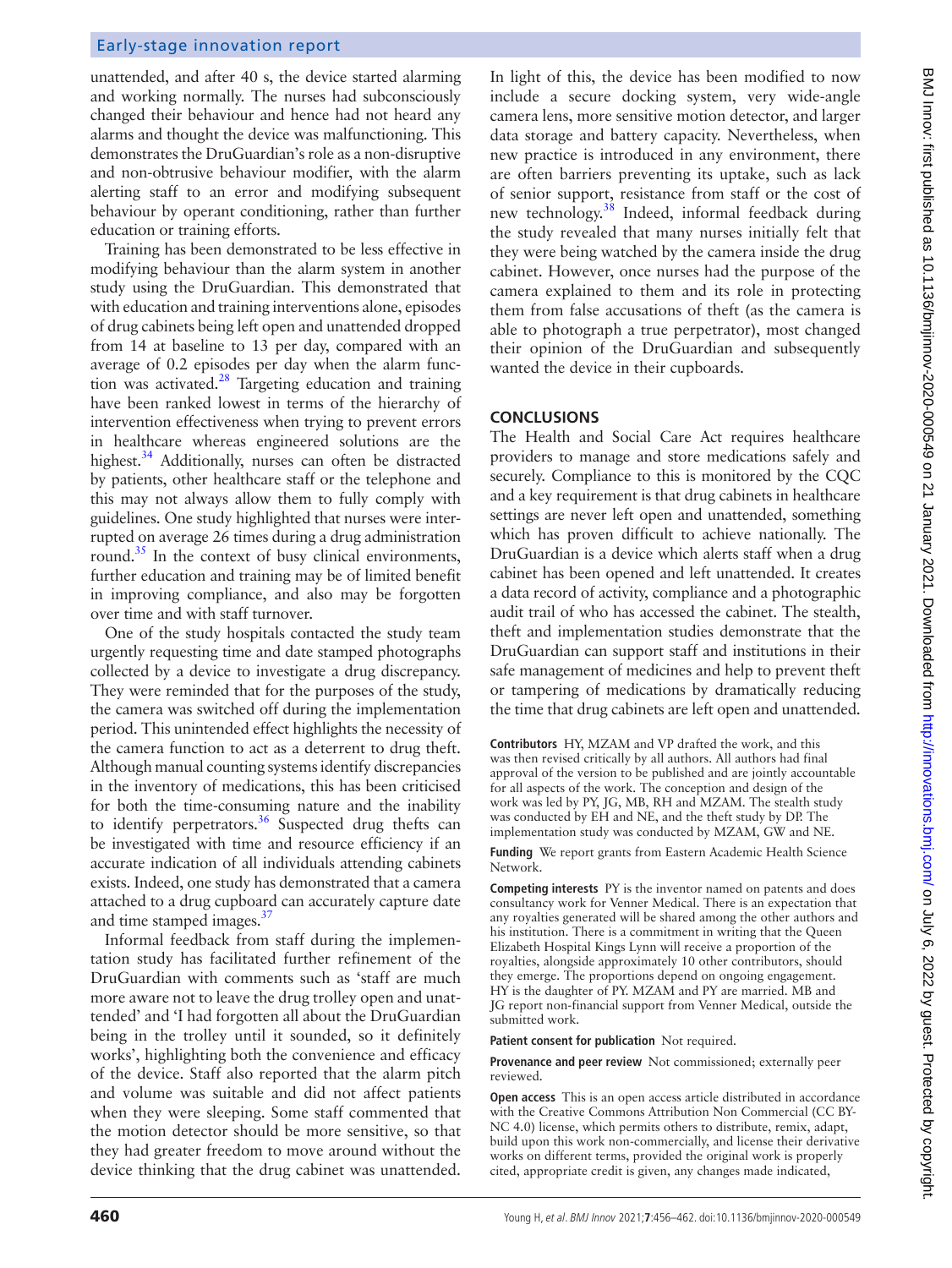and the use is non-commercial. See: [http://creativecommons.org/](http://creativecommons.org/licenses/by-nc/4.0/) [licenses/by-nc/4.0/.](http://creativecommons.org/licenses/by-nc/4.0/)

#### **ORCID iD**

Holly Young <http://orcid.org/0000-0002-4631-6700>

## **REFERENCES**

- <span id="page-5-0"></span>1 National Health Service, England, Social Care, England, Public Health, England. The health and social care act 2008 (regulated activities) Regulations 2010. No. 781 Statutory instruments, 2010. Available: [http://www.legislation.gov.uk/](http://www.legislation.gov.uk/uksi/2010/781/pdfs/uksi_20100781_en.pdf) [uksi/2010/781/pdfs/uksi\\_20100781\\_en.pdf](http://www.legislation.gov.uk/uksi/2010/781/pdfs/uksi_20100781_en.pdf) [Accessed Jun 2020].
- <span id="page-5-1"></span>2 National Health Service, England, Social Care, England, Public Health, England. The health and social care act 2008 (regulated activities) regulations 2014. No. 2936 statutory instruments, 2014. Available: [http://www.legislation.gov.uk/](http://www.legislation.gov.uk/uksi/2014/2936/pdfs/uksi_20142936_en.pdf) [uksi/2014/2936/pdfs/uksi\\_20142936\\_en.pdf](http://www.legislation.gov.uk/uksi/2014/2936/pdfs/uksi_20142936_en.pdf) [Accessed Jun 2020].
- <span id="page-5-2"></span>3 Dangerous Drugs, England, Dangerous Drugs, Scotland. The controlled drugs (supervision and management of use) regulations 2013. No. 373 statutory instruments, 2013. Available: [http://www.legislation.gov.uk/uksi/2013/373/pdfs/](http://www.legislation.gov.uk/uksi/2013/373/pdfs/uksi_20130373_en.pdf) [uksi\\_20130373\\_en.pdf](http://www.legislation.gov.uk/uksi/2013/373/pdfs/uksi_20130373_en.pdf) [Accessed Jun 2020].
- <span id="page-5-3"></span>4 Griffiths M. Safe use of drug trolleys. *[Nurs Stand](http://dx.doi.org/10.7748/ns.31.12.28.s25)* 2016;31:28.
- <span id="page-5-4"></span>5 Care Quality Commission. Medicines in health and adult social care, 2019. Available: [https://www.cqc.org.uk/sites/default/files/](https://www.cqc.org.uk/sites/default/files/20190605_medicines_in_health_and_adult_social_care_report.pdf) [20190605\\_medicines\\_in\\_health\\_and\\_adult\\_social\\_care\\_report.](https://www.cqc.org.uk/sites/default/files/20190605_medicines_in_health_and_adult_social_care_report.pdf) [pdf](https://www.cqc.org.uk/sites/default/files/20190605_medicines_in_health_and_adult_social_care_report.pdf) [Accessed Jun 2020].
- <span id="page-5-5"></span>6 Care Quality Commission. Market report issue 1, 2012. Available: [https://www.cqc.org.uk/sites/default/files/documents/](https://www.cqc.org.uk/sites/default/files/documents/20120626_cqc_market_report_issue_1_for_website_final_0.pdf) [20120626\\_cqc\\_market\\_report\\_issue\\_1\\_for\\_website\\_final\\_0.](https://www.cqc.org.uk/sites/default/files/documents/20120626_cqc_market_report_issue_1_for_website_final_0.pdf) [pdf](https://www.cqc.org.uk/sites/default/files/documents/20120626_cqc_market_report_issue_1_for_website_final_0.pdf) [Accessed Jun 2020].
- 7 Care Quality Commission. Mental health Bulletin, 2015. Available: [https://www.cqc.org.uk/sites/default/files/20150915\\_](https://www.cqc.org.uk/sites/default/files/20150915_cqc_mental_health_bulletin_sept15.pdf) [cqc\\_mental\\_health\\_bulletin\\_sept15.pdf](https://www.cqc.org.uk/sites/default/files/20150915_cqc_mental_health_bulletin_sept15.pdf) [Accessed Jun 2020].
- <span id="page-5-6"></span>8 Nursing and Midwifery Council. Conduct and competence Committee substantive hearing 5 may 2017. Available: [https://](https://www.nmc.org.uk/globalassets/sitedocuments/ftpoutcomes/2017/may-2017/reasons-cooper-cccsh-57276-20170505.pdf) [www.nmc.org.uk/globalassets/sitedocuments/ftpoutcomes/](https://www.nmc.org.uk/globalassets/sitedocuments/ftpoutcomes/2017/may-2017/reasons-cooper-cccsh-57276-20170505.pdf) [2017/may-2017/reasons-cooper-cccsh-57276-20170505.pdf](https://www.nmc.org.uk/globalassets/sitedocuments/ftpoutcomes/2017/may-2017/reasons-cooper-cccsh-57276-20170505.pdf)  [Accessed Jun 2020].
- 9 Nursing and Midwifery Council. Conduct and competence Committee substantive hearing 14 may 2018. Available: [https://www.nmc.org.uk/globalassets/sitedocuments/](https://www.nmc.org.uk/globalassets/sitedocuments/ftpoutcomes/2018/may-2018/reasons-heller-ftpcsh-51754-20180514.pdf) [ftpoutcomes/2018/may-2018/reasons-heller-ftpcsh-51754-](https://www.nmc.org.uk/globalassets/sitedocuments/ftpoutcomes/2018/may-2018/reasons-heller-ftpcsh-51754-20180514.pdf) [20180514.pdf](https://www.nmc.org.uk/globalassets/sitedocuments/ftpoutcomes/2018/may-2018/reasons-heller-ftpcsh-51754-20180514.pdf) [Accessed Jun 2020].
- 10 Nursing and Midwifery Council. Fitness to practice Committee substantive meeting 5 September, 2018. Available: [https://](https://www.nmc.org.uk/globalassets/sitedocuments/ftpoutcomes/2018/september-2018/reasons-jackson-ftpcsm-59970-20180905.pdf) [www.nmc.org.uk/globalassets/sitedocuments/ftpoutcomes/](https://www.nmc.org.uk/globalassets/sitedocuments/ftpoutcomes/2018/september-2018/reasons-jackson-ftpcsm-59970-20180905.pdf) [2018/september-2018/reasons-jackson-ftpcsm-59970-](https://www.nmc.org.uk/globalassets/sitedocuments/ftpoutcomes/2018/september-2018/reasons-jackson-ftpcsm-59970-20180905.pdf) [20180905.pdf](https://www.nmc.org.uk/globalassets/sitedocuments/ftpoutcomes/2018/september-2018/reasons-jackson-ftpcsm-59970-20180905.pdf) [Accessed Jun 2020].
- 11 Nursing and Midwifery Council. Fitness to practice Committee substantive hearing 21-25 October 2019. Available: [https://](https://www.nmc.org.uk/globalassets/sitedocuments/ftpoutcomes/2019/october-2019/reasons-miller-ftpcsh-55801-20191025.pdf) [www.nmc.org.uk/globalassets/sitedocuments/ftpoutcomes/](https://www.nmc.org.uk/globalassets/sitedocuments/ftpoutcomes/2019/october-2019/reasons-miller-ftpcsh-55801-20191025.pdf) [2019/october-2019/reasons-miller-ftpcsh-55801-20191025.pdf](https://www.nmc.org.uk/globalassets/sitedocuments/ftpoutcomes/2019/october-2019/reasons-miller-ftpcsh-55801-20191025.pdf)  [Accessed Jun 2020].
- 12 Nursing and Midwifery Council. Fitness to practice Committee substantive meeting 19-20 September 2018. Available: [https://](https://www.nmc.org.uk/globalassets/sitedocuments/ftpoutcomes/2018/september-2018/reasons-randall-ftpcsm-62353-20180920.pdf) [www.nmc.org.uk/globalassets/sitedocuments/ftpoutcomes/](https://www.nmc.org.uk/globalassets/sitedocuments/ftpoutcomes/2018/september-2018/reasons-randall-ftpcsm-62353-20180920.pdf) [2018/september-2018/reasons-randall-ftpcsm-62353-](https://www.nmc.org.uk/globalassets/sitedocuments/ftpoutcomes/2018/september-2018/reasons-randall-ftpcsm-62353-20180920.pdf) [20180920.pdf](https://www.nmc.org.uk/globalassets/sitedocuments/ftpoutcomes/2018/september-2018/reasons-randall-ftpcsm-62353-20180920.pdf) [Accessed Jun 2020].

13 Nursing and Midwifery Council. Conduct and competence Committee substantive hearing 19 June 2015 and 16 July 2015. Available: [https://www.nmc.org.uk/globalassets/](https://www.nmc.org.uk/globalassets/sitedocuments/ftpoutcomes/2015/jul/reasons-rennebach-cccsh-042880-20150716.pdf) [sitedocuments/ftpoutcomes/2015/jul/reasons-rennebach-cccsh-](https://www.nmc.org.uk/globalassets/sitedocuments/ftpoutcomes/2015/jul/reasons-rennebach-cccsh-042880-20150716.pdf)[042880-20150716.pdf](https://www.nmc.org.uk/globalassets/sitedocuments/ftpoutcomes/2015/jul/reasons-rennebach-cccsh-042880-20150716.pdf) [Accessed Jun 2020].

Early-stage innovation report

- 14 Nursing and Midwifery Council. Fitness to practise Committee substantive hearing 18-21 September 2017. Available: [https://](https://www.nmc.org.uk/globalassets/sitedocuments/ftpoutcomes/2017/sept-2017/reasons-wood-ftpcsh-50324-57416-20170921.pdf) [www.nmc.org.uk/globalassets/sitedocuments/ftpoutcomes/](https://www.nmc.org.uk/globalassets/sitedocuments/ftpoutcomes/2017/sept-2017/reasons-wood-ftpcsh-50324-57416-20170921.pdf) [2017/sept-2017/reasons-wood-ftpcsh-50324-57416-20170921.](https://www.nmc.org.uk/globalassets/sitedocuments/ftpoutcomes/2017/sept-2017/reasons-wood-ftpcsh-50324-57416-20170921.pdf) [pdf](https://www.nmc.org.uk/globalassets/sitedocuments/ftpoutcomes/2017/sept-2017/reasons-wood-ftpcsh-50324-57416-20170921.pdf) [Accessed Jun 2020].
- 15 Ling D. Medical practitioners Tribunal service. Available: [https://www.mpts-uk.org/-/media/mpts-rod-files/dr-suzanne](https://www.mpts-uk.org/-/media/mpts-rod-files/dr-suzanne-ling-13-mar-2020.pdf)[ling-13-mar-2020.pdf](https://www.mpts-uk.org/-/media/mpts-rod-files/dr-suzanne-ling-13-mar-2020.pdf) [Accessed Jun 2020].
- <span id="page-5-7"></span>16 Dyer C. Anaesthetist is jailed after stealing codeine from hospital where he no longer worked. *[BMJ](http://dx.doi.org/10.1136/bmj.j4841)* 2017;359:j4841.
- <span id="page-5-8"></span>17 Higgins P. Northern Ireland nurse spared jail after stealing pills to feed painkiller and sedative addictions, 2017. Available: [https://www.belfasttelegraph.co.uk/news/northern-ireland/](https://www.belfasttelegraph.co.uk/news/northern-ireland/northern-ireland-nurse-spared-jail-after-stealing-pills-to-feed-painkiller-and-sedative-addictions-35416690.html) [northern-ireland-nurse-spared-jail-after-stealing-pills-to-feed](https://www.belfasttelegraph.co.uk/news/northern-ireland/northern-ireland-nurse-spared-jail-after-stealing-pills-to-feed-painkiller-and-sedative-addictions-35416690.html)[painkiller-and-sedative-addictions-35416690.html](https://www.belfasttelegraph.co.uk/news/northern-ireland/northern-ireland-nurse-spared-jail-after-stealing-pills-to-feed-painkiller-and-sedative-addictions-35416690.html) [Accessed Jun 2020].
- 18 Nugent C. Doctor stole painkillers from Colchester Hospital". Colchester Gazette. Available: [https://www.gazette-news.co.uk/](https://www.gazette-news.co.uk/news/18165978.doctor-stole-painkillers-colchester-hospital/) [news/18165978.doctor-stole-painkillers-colchester-hospital/](https://www.gazette-news.co.uk/news/18165978.doctor-stole-painkillers-colchester-hospital/) [Accessed Jun 2020].
- 19 Kennedy R, Boyd M. Nurse on children's ward filmed swigging painkillers from medicine cupboard, 2019. Available: [https://](https://www.mirror.co.uk/news/uk-news/nurse-childrens-ward-filmed-swigging-19185656) [www.mirror.co.uk/news/uk-news/nurse-childrens-ward-filmed](https://www.mirror.co.uk/news/uk-news/nurse-childrens-ward-filmed-swigging-19185656)[swigging-19185656](https://www.mirror.co.uk/news/uk-news/nurse-childrens-ward-filmed-swigging-19185656) [Accessed Jun 2020].
- <span id="page-5-9"></span>20 National Conference of Commissioners of Uniform State Laws. Uniform controlled substances act 1994. Available: [https://www.uniformlaws.org/HigherLogic/System/](https://www.uniformlaws.org/HigherLogic/System/DownloadDocumentFile.ashx?DocumentFileKey=34039f08-ab0d-24fd-d349-b8f58e81b281) [DownloadDocumentFile.ashx?DocumentFileKey=34039f08](https://www.uniformlaws.org/HigherLogic/System/DownloadDocumentFile.ashx?DocumentFileKey=34039f08-ab0d-24fd-d349-b8f58e81b281) [ab0d-24fd-d349-b8f58e81b281](https://www.uniformlaws.org/HigherLogic/System/DownloadDocumentFile.ashx?DocumentFileKey=34039f08-ab0d-24fd-d349-b8f58e81b281) [Accessed Nov 2020].
- <span id="page-5-10"></span>21 Care Quality Commission. The safer management of controlled drugs: annual update 2018. Available: [https://www.](https://www.cqc.org.uk/sites/default/files/20190708_controlleddrugs2018_report.pdf) [cqc.org.uk/sites/default/files/20190708\\_controlleddrugs2018\\_](https://www.cqc.org.uk/sites/default/files/20190708_controlleddrugs2018_report.pdf) [report.pdf](https://www.cqc.org.uk/sites/default/files/20190708_controlleddrugs2018_report.pdf) [Accessed Jun 2020].
- <span id="page-5-11"></span>22 Robinson J. Open to abuse: gaps highlighted in the controlled drug system. *The Pharmaceutical Journal* 2019 [https://www.](https://www.pharmaceutical-journal.com/news-and-analysis/features/open-to-abuse-gaps-highlighted-in-the-controlled-drug-system/20207251.article) [pharmaceutical-journal.com/news-and-analysis/features/open](https://www.pharmaceutical-journal.com/news-and-analysis/features/open-to-abuse-gaps-highlighted-in-the-controlled-drug-system/20207251.article)[to-abuse-gaps-highlighted-in-the-controlled-drug-system/](https://www.pharmaceutical-journal.com/news-and-analysis/features/open-to-abuse-gaps-highlighted-in-the-controlled-drug-system/20207251.article) [20207251.article](https://www.pharmaceutical-journal.com/news-and-analysis/features/open-to-abuse-gaps-highlighted-in-the-controlled-drug-system/20207251.article)
- <span id="page-5-12"></span>23 Berge KH, Dillon KR, Sikkink KM, *et al*. Diversion of drugs within health care facilities, a multiple-victim crime: patterns of diversion, scope, consequences, detection, and prevention. *[Mayo Clin Proc](http://dx.doi.org/10.1016/j.mayocp.2012.03.013)* 2012;87:674–82.
- 24 Fan M, Tscheng D, Hamilton M, *et al*. Diversion of controlled drugs in hospitals: a scoping review of contributors and safeguards. *[J Hosp Med](http://dx.doi.org/10.12788/jhm.3228)* 2019;14:419–28.
- <span id="page-5-13"></span>25 Berge KH, Lanier WL. Bloodstream infection outbreaks related to opioid-diverting health care workers: a cost-benefit analysis of prevention and detection programs. *[Mayo Clin Proc](http://dx.doi.org/10.1016/j.mayocp.2014.04.010)* 2014;89:866–8.
- <span id="page-5-14"></span>26 Thompson D. Revealed: £500k bill for security boost after poison probe at stepping Hill Hospital, 2012. Available: [https://www.manchestereveningnews.co.uk/news/greater](https://www.manchestereveningnews.co.uk/news/greater-manchester-news/revealed-500k-bill-for-security-boost-680066)[manchester-news/revealed-500k-bill-for-security-boost-680066](https://www.manchestereveningnews.co.uk/news/greater-manchester-news/revealed-500k-bill-for-security-boost-680066)  [Accessed Jun 2020].
- <span id="page-5-15"></span>27 Skinner BF. *The behavior of organisms: an experimental analysis*. Oxford, England: Appleton-Century, 1938.
- <span id="page-5-16"></span>28 Hodges E, Pearson D, Moondi P, *et al*. Using an alarm to improve drug trolley safety. *[Nurs Times](http://www.ncbi.nlm.nih.gov/pubmed/26625697)* 2015;111:20–1.